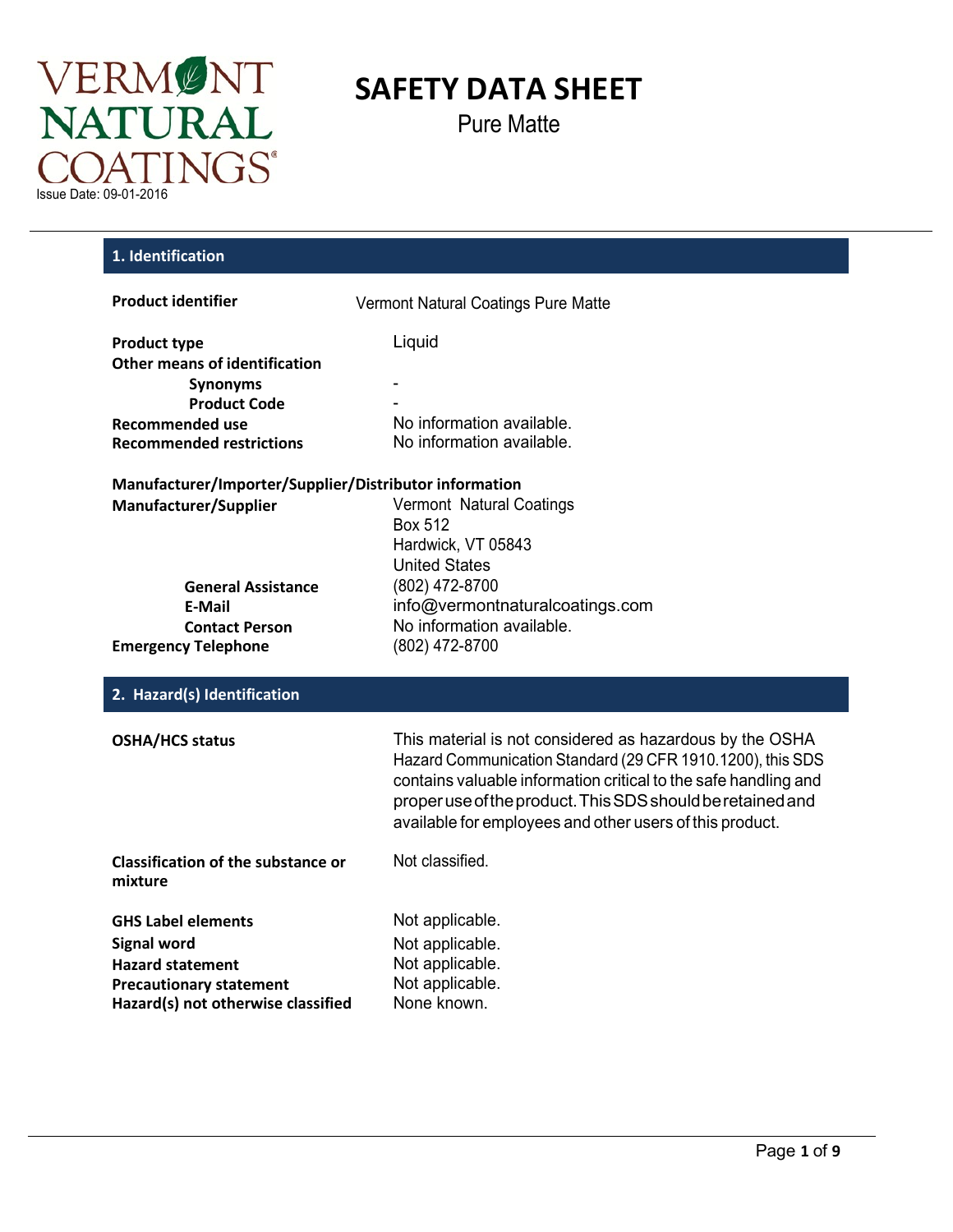### **3. Composition/information on ingredients**

#### **Mixture**

| <b>Chemical name</b>                 | <b>CAS number</b> | %              |
|--------------------------------------|-------------------|----------------|
| Silicon dioxide, Chemically Prepared | 112926-00-8       | $>1 - 5 = 1.5$ |
| Di(propylene glycol) butyl ether     | 29911-28-2        | $> 4 - 6$      |
| Zinc oxide (ZnO)                     | 1314-13-2         | $> 0.05 - 5.1$ |
|                                      |                   |                |
|                                      |                   |                |
|                                      |                   |                |

| 4. First-aid measures                                              |                                                                                                                                                                                                                                                                                        |
|--------------------------------------------------------------------|----------------------------------------------------------------------------------------------------------------------------------------------------------------------------------------------------------------------------------------------------------------------------------------|
| <b>Inhalation</b>                                                  | Remove to fresh air. Administer oxygen if necessary.<br>Seek immediate medical attention.                                                                                                                                                                                              |
| <b>Skin contact</b>                                                | Wash thoroughly with soap and water. If irritation persists, get<br>medical attention.                                                                                                                                                                                                 |
| Eye contact                                                        | Flush with large quantities of water for at least 15 minutes.<br>Seek immediate medical attention.                                                                                                                                                                                     |
| Ingestion                                                          | Do not induce vomiting. Drink large quantities of water to<br>dilute. Obtain medical attention immediately.                                                                                                                                                                            |
| Most important symptoms/effects,                                   | Prolonged ore repeated skin contact may cause irritation. Eye<br>contact may be slightly irritating.                                                                                                                                                                                   |
| Indication of immediate medical<br>attention and special treatment | Provide general supportive measures and treat<br>symptomatically.                                                                                                                                                                                                                      |
| <b>General information</b>                                         | If exposed or concerned: get medical attention/advice. Ensure<br>that medical personnel are aware of the material(s) involved,<br>and take precautions to protect themselves. Show this safety<br>data sheet to the doctor in attendance. Wash contaminated<br>clothing before re-use. |
| 5. Fire-fighting measures                                          |                                                                                                                                                                                                                                                                                        |

| Suitable extinguishing media<br>Unsuitable extinguishing media<br>Specific hazards arising from the<br>chemical | Use an extinguishing agent suitable for the surrounding fire.<br>None known.<br>None known. |
|-----------------------------------------------------------------------------------------------------------------|---------------------------------------------------------------------------------------------|
| Special protective equipment and                                                                                | As in any fire, self-contained breathing apparatus and full                                 |
| <b>Special firefighting procedures</b>                                                                          | protective clothing must be worn in case of fire.                                           |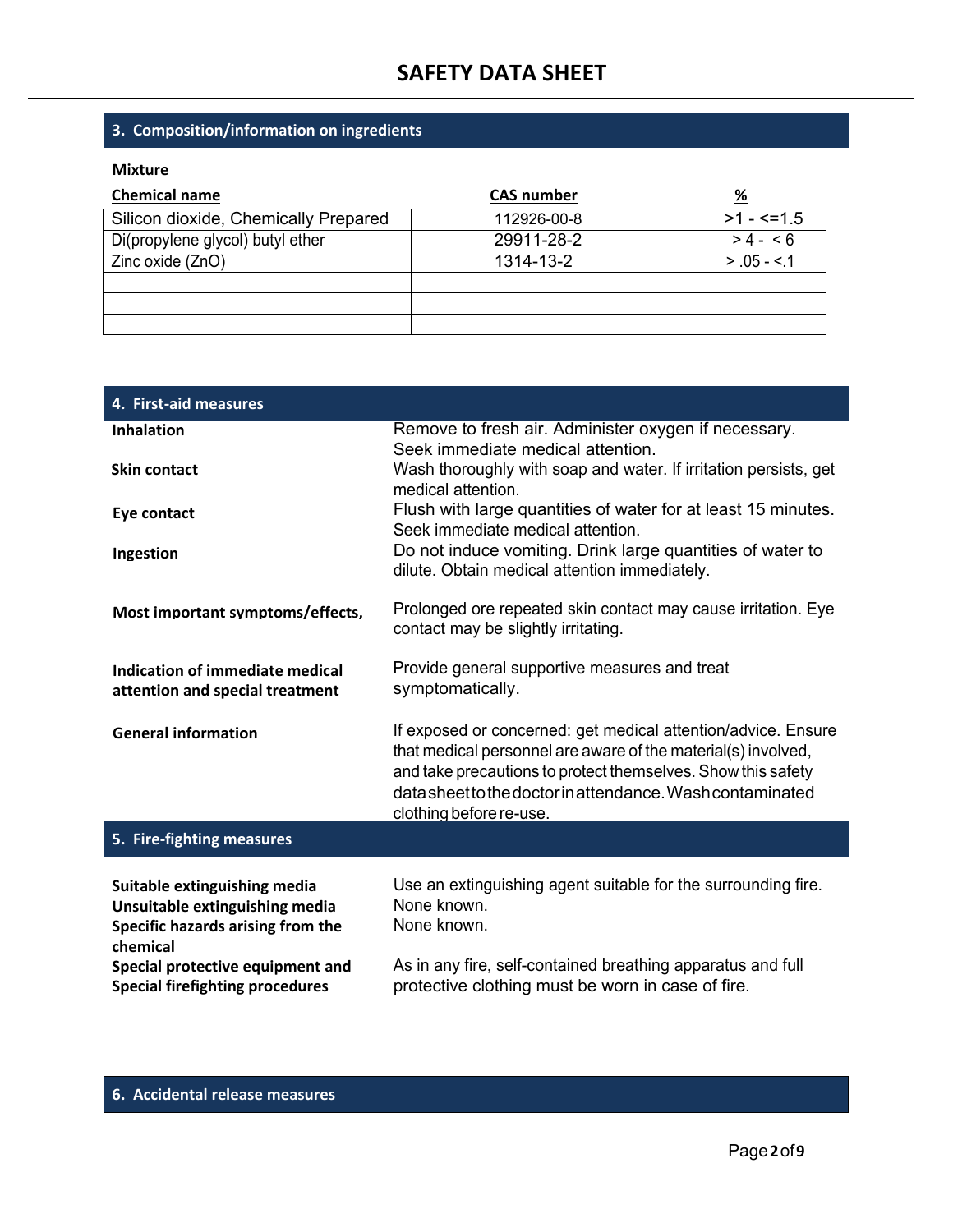| <b>Personal precautions, protective</b> | For non-emergency personnel: No action shall be taken                                                                                                                                                                                                                                                                                                                                                                                                                                                                                                                                                           |
|-----------------------------------------|-----------------------------------------------------------------------------------------------------------------------------------------------------------------------------------------------------------------------------------------------------------------------------------------------------------------------------------------------------------------------------------------------------------------------------------------------------------------------------------------------------------------------------------------------------------------------------------------------------------------|
| equipment and emergency                 | involving any personal risk or without suitable training.                                                                                                                                                                                                                                                                                                                                                                                                                                                                                                                                                       |
| procedures                              | Evacuate surrounding areas. Keep unnecessary and                                                                                                                                                                                                                                                                                                                                                                                                                                                                                                                                                                |
|                                         | unprotected personnel from entering. Do not touch or walk                                                                                                                                                                                                                                                                                                                                                                                                                                                                                                                                                       |
|                                         | through spilled material. Put on appropriate personal protective<br>equipment.                                                                                                                                                                                                                                                                                                                                                                                                                                                                                                                                  |
|                                         | For emergency responders: If specialized clothing is required to<br>deal with the spillage, take note of any information in Section 8<br>on suitable and unsuitable materials. See also the information<br>in "For non-emergency personnel".                                                                                                                                                                                                                                                                                                                                                                    |
| <b>Environmental Precautions</b>        | Avoid dispersal of spilled material and runoff and contact with<br>soil, waterways, drains and sewers. Inform the relevant<br>authorities if the product has caused environmental pollution<br>(sewers, waterways, soil or air).                                                                                                                                                                                                                                                                                                                                                                                |
| <b>Methods and materials for</b>        | Small spill: Stop leak if without risk. Move containers from spill                                                                                                                                                                                                                                                                                                                                                                                                                                                                                                                                              |
| containment and cleaning up             | area. Dilute with water and mop up if water-soluble.                                                                                                                                                                                                                                                                                                                                                                                                                                                                                                                                                            |
|                                         | Alternatively, or if water-insoluble, absorb with an inert dry                                                                                                                                                                                                                                                                                                                                                                                                                                                                                                                                                  |
|                                         | material and place in an appropriate waste disposal container.                                                                                                                                                                                                                                                                                                                                                                                                                                                                                                                                                  |
|                                         | Dispose of via a licensed waste disposal contractor.                                                                                                                                                                                                                                                                                                                                                                                                                                                                                                                                                            |
|                                         | Large spill: Stop leak if without risk. Move containers from spill<br>area. Prevent entry into sewers, water courses, basements or<br>confined areas. Wash spillages into an effluent treatment plant<br>or proceed as follows. Contain and collect spillage with non-<br>combustible, absorbent material e.g. sand, earth, vermiculite or<br>diatomaceous earth and place in container for disposal<br>according to local regulations (see Section 13). Dispose of via a<br>licensed waste disposal contractor. Note: see Section 1 for<br>emergency contact information and Section 13 for waste<br>disposal. |
| 7. Handling and storage                 |                                                                                                                                                                                                                                                                                                                                                                                                                                                                                                                                                                                                                 |
|                                         |                                                                                                                                                                                                                                                                                                                                                                                                                                                                                                                                                                                                                 |

| <b>Precautions for safe handling</b>                             | Put on appropriate personal protective equipment<br>(See Section 8).                                                                                                                                                                                                                                                                                                                                                                                                                                               |
|------------------------------------------------------------------|--------------------------------------------------------------------------------------------------------------------------------------------------------------------------------------------------------------------------------------------------------------------------------------------------------------------------------------------------------------------------------------------------------------------------------------------------------------------------------------------------------------------|
| Conditions for safe storage, including<br>any incompatibilities. | Store in accordance with local regulations. Store in original<br>container protected from direct sunlight in a dry, cool and well-<br>ventilated area, away from incompatible materials (see Section<br>10) and food and drink. Keep container tightly closed and<br>sealed until ready for use. Containers that have been opened<br>must be carefully resealed and kept upright to prevent leakage.<br>Do not store in unlabeled containers. Use appropriate<br>containment to avoid environmental contamination. |

### **8. Exposure controls/personal protection**

**Occupational exposure limits**

 $\qquad \qquad$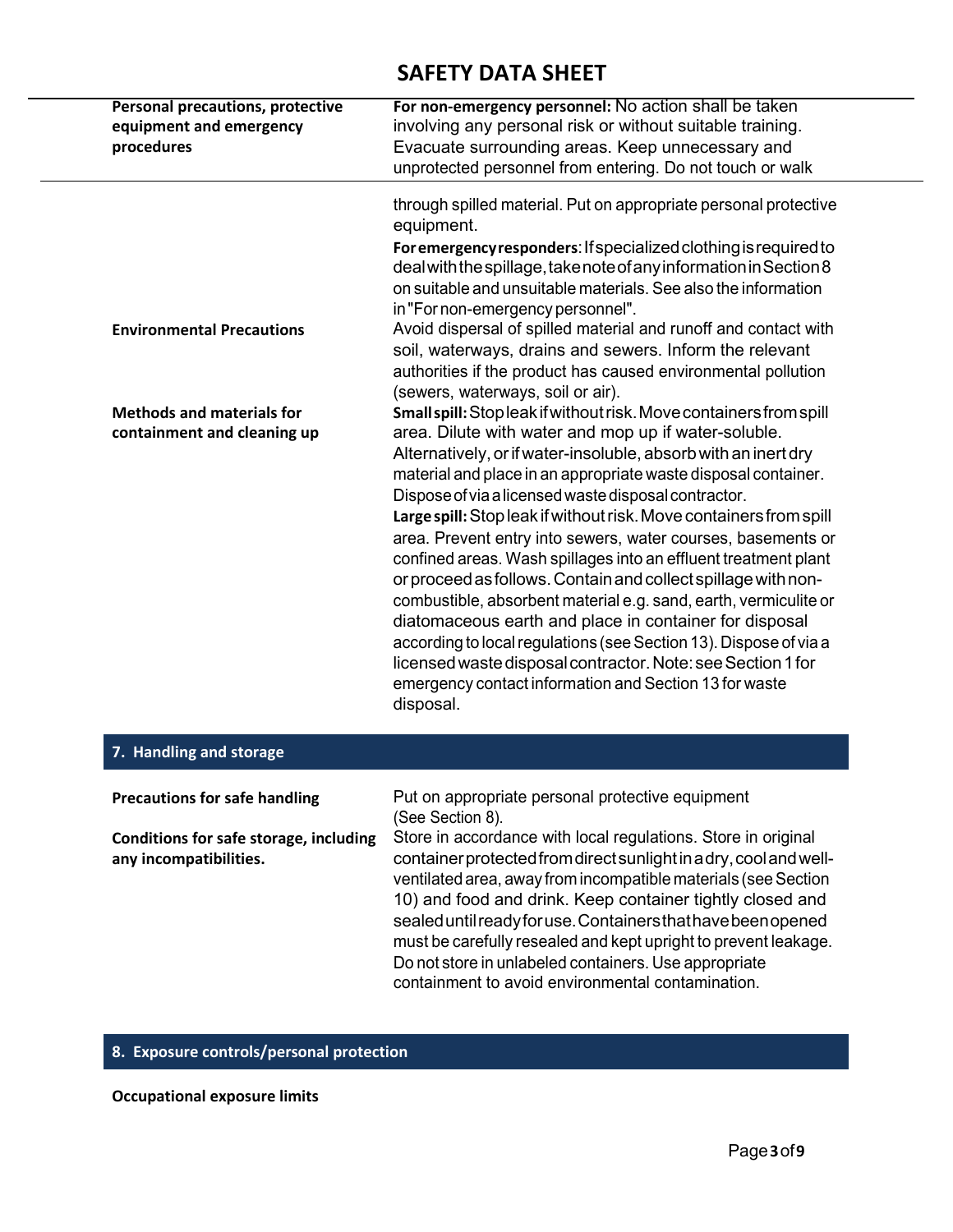| US. OSHA Specifically Regulated Substances (29 CFR 1910.1001-1050)                                           |                                    |                                                                     |  |
|--------------------------------------------------------------------------------------------------------------|------------------------------------|---------------------------------------------------------------------|--|
| Components                                                                                                   | <b>Type</b>                        | Value                                                               |  |
| Silicon dioxide, chemically<br>prepared                                                                      | PEL(TWA)                           | 80 mg/m3                                                            |  |
| Zinc oxide (ZnO)                                                                                             | PEL(TWA)                           | $5$ mg/m $3$ (fume)<br>15 mg/m3 (total dust)<br>5 mg/m3 (resp dust) |  |
| US. OSHA Table Z-1 Limits for Air Contaminants (29 CFR 1910.1000)<br>Components                              | <b>Type</b>                        | Value                                                               |  |
| Silicon dioxide, chemically<br>prepared                                                                      | <b>TWA</b>                         | 80 mg/m3                                                            |  |
| Zinc oxide (ZnO)                                                                                             | <b>TWA</b>                         | $5$ mg/m $3$ (fume)<br>15 mg/m3 (total dust)                        |  |
| 5 mg/m3 (resp)<br>US. OSHA Table Z-2 (29 CFR 1910.1000)<br>None of the components in this product is listed. |                                    |                                                                     |  |
| US. OSHA Table Z-3 (29 CFR 1910.1000)<br>None of the components in this product is listed.                   |                                    |                                                                     |  |
| <b>US. ACGIH Threshold Limit Values</b><br>Components<br>Silicon dioxide, chemically<br>prepared             | <b>Type</b><br>TLV(TWA)<br>TLV(ST) | Value<br>80 mg/m3                                                   |  |
| Zinc oxide (ZnO)                                                                                             | TLV(TWA)<br>TLV(ST)                | $2$ mg/m $3$<br>$10$ mg/m $3$                                       |  |
| US. NIOSH: Pocket Guide to Chemical Hazards<br>Components<br>Silicon dioxide, chemically<br>prepared         | Type<br>REL(TWA)                   | Value<br>$6$ mg/m $3$                                               |  |
| Zinc oxide (ZnO)                                                                                             | REL(TWA)<br>REL(Ceiling)           | $5$ mg/m $3$<br>15 mg/m3                                            |  |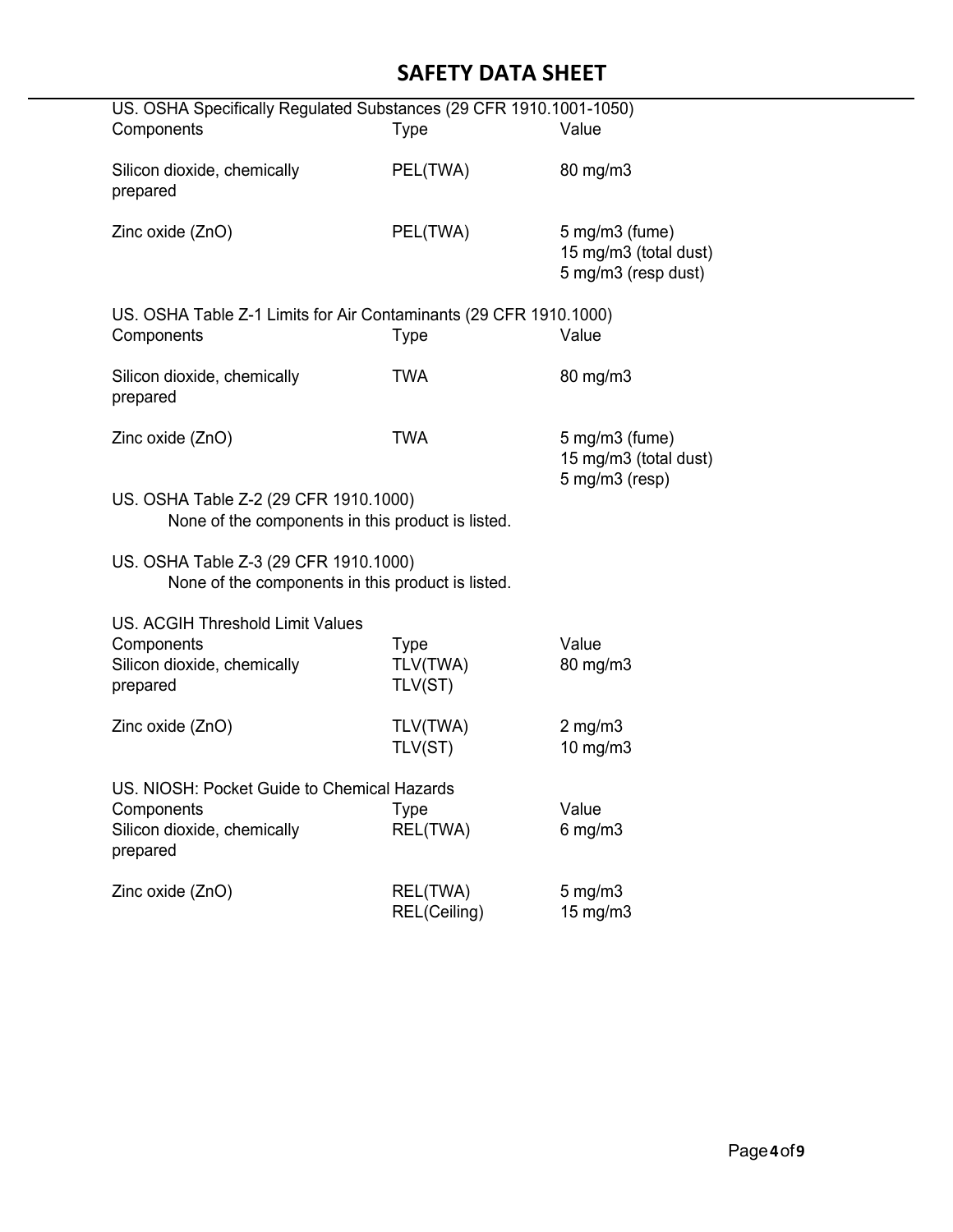**Protective Equipment**



**Appropriate engineering controls** Good general ventilation should be sufficient to control worker exposure to airborne contaminants.

|                                       | Individual protection measures, such as personal protective equipment                                                                                                                                                                                                                                                                                                                                 |
|---------------------------------------|-------------------------------------------------------------------------------------------------------------------------------------------------------------------------------------------------------------------------------------------------------------------------------------------------------------------------------------------------------------------------------------------------------|
| Eye/face protection                   | Safety eyewear complying with an approved standard should be<br>used when a risk assessment indicates this is necessary to avoid<br>exposure to liquid splashes, mists, gases or dusts. If contact is<br>possible, the following protection should be worn, unless the<br>assessment indicates a higher degree of protection: safety<br>glasses with side shields.                                    |
| <b>Skin protection</b>                |                                                                                                                                                                                                                                                                                                                                                                                                       |
| <b>Hand protection</b>                | Chemical-resistant, impervious gloves complying with an<br>approved standard should be worn at all times when handling<br>chemical products if a risk assessment indicates this is necessary.<br>> 8 hours (breakthrough time): nitrile rubber                                                                                                                                                        |
| <b>Body protection</b>                | Personal protective equipment for the body should be selected<br>based on the task being performed and the risks involved and<br>should be approved by a specialist before handling this product.                                                                                                                                                                                                     |
| <b>Other</b>                          | Appropriate footwear and any additional skin protection<br>measures should be selected based on the task being performed<br>and the risks involved and should be approved by a specialist<br>before handling this product.                                                                                                                                                                            |
| <b>Respiratory protection</b>         | Use a properly fitted, air-purifying or air-fed respirator<br>complying with an approved standard if a risk assessment<br>indicates this is necessary. Respirator selection must be based<br>on known or anticipated exposure levels, the hazards of the<br>product and the safe working limits of the selected respirator.                                                                           |
| <b>Thermal hazards</b>                | Wear appropriate thermal protective clothing, when necessary.                                                                                                                                                                                                                                                                                                                                         |
| <b>General hygiene considerations</b> | Wash hands, forearms and face thoroughly after handling<br>chemical products, before eating, smoking and using the<br>lavatory and at the end of the working period. Appropriate<br>techniques should be used to remove potentially contaminated<br>clothing. Wash contaminated clothing before reusing. Ensure<br>that eyewash stations and safety showers are close to the<br>workstation location. |

| 9. Physical and chemical properties |               |  |
|-------------------------------------|---------------|--|
| Appearance                          | Milky liquid. |  |
| <b>Physical state</b>               | Liquid.       |  |
| <b>Form</b>                         | Liquid.       |  |
| Color                               | Off White.    |  |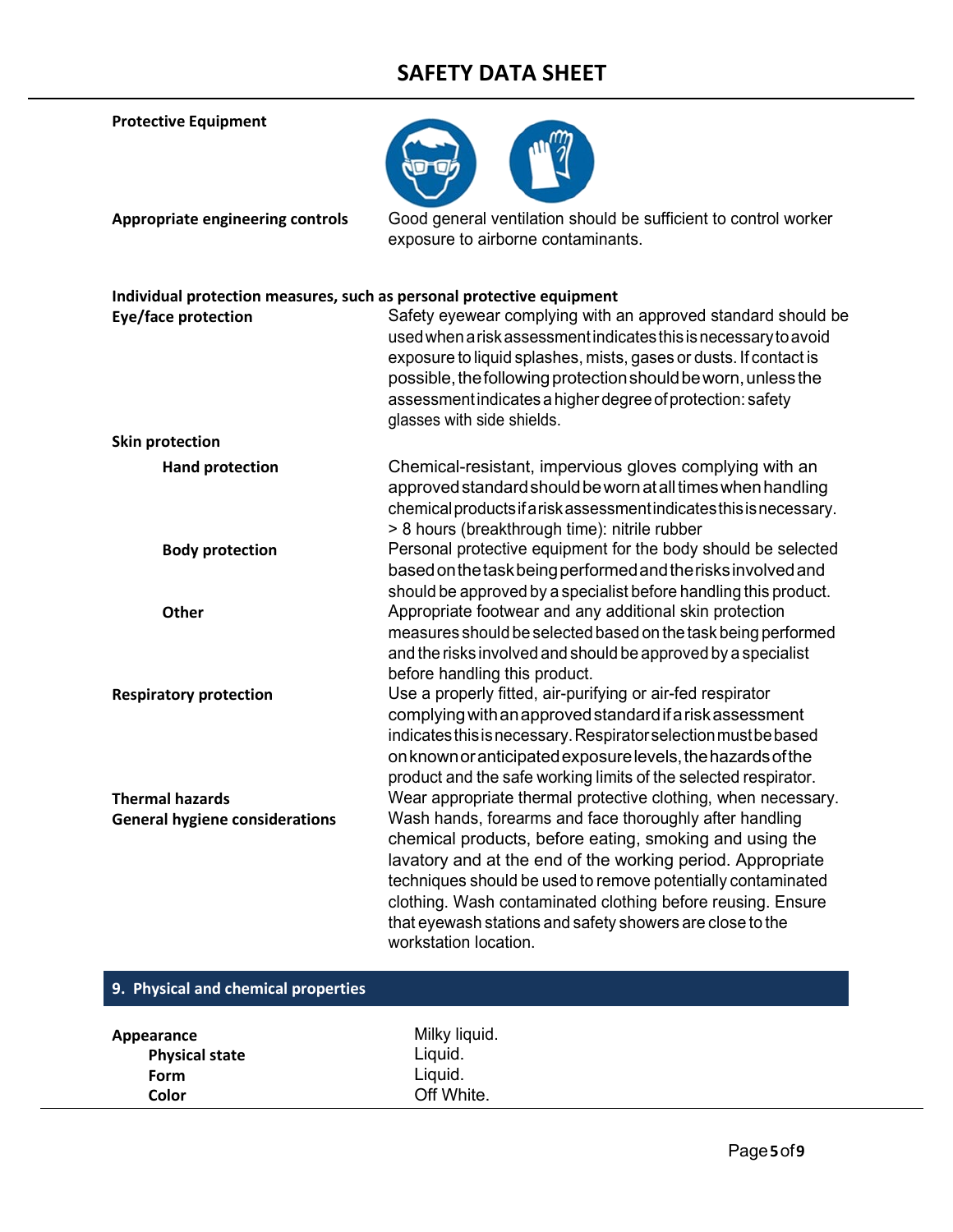| Odor                                         | Mild Sweet.                                      |
|----------------------------------------------|--------------------------------------------------|
| <b>Odor threshold</b>                        | No information available.                        |
| рH                                           | $7.2 - 8.5$                                      |
| <b>Melting/Freezing point</b>                | No information available.                        |
| <b>Boiling point</b>                         | No information available.                        |
| <b>Flash point</b>                           | None.                                            |
| % Volatile by Volume                         | No information available.                        |
| <b>Evaporation rate (BuOAc=1)</b>            | Slower than ether.                               |
| <b>Material Volatile Organic Compound</b>    | 1.08 lbs/gal max $(127 \text{ g/L} \text{ max})$ |
| (V.O.C.)                                     |                                                  |
| <b>Coating Volatile Organic Compound</b>     | 2.08 lbs/gal max $(250 \text{ g/L} \text{ max})$ |
| (V.O.C)                                      |                                                  |
| Flammability (solid, liquid, gas)            | None.                                            |
| Upper/lower flammability or explosive limits |                                                  |
| Flammability limit - lower (%)               | Not applicable.                                  |
| Flammability limit - upper (%)               | Not applicable.                                  |
| Explosive limit - lower (%)                  | Not determined.                                  |
| Explosive limit - upper (%)                  | No information available.                        |
| Vapor pressure (mm Hg)                       | No information available.                        |
| Vapor density (Air=1)                        | Not determined.                                  |
| <b>Relative density (Specific gravity)</b>   | 1.022                                            |
| Solubility(ies)                              |                                                  |
| Solubility (water)                           | Soluble.                                         |
| <b>Partition coefficient</b>                 | Not determined.                                  |
| <b>Auto-ignition temperature</b>             | Not determined.                                  |
| <b>Decomposition temperature</b>             | Not determined.                                  |
| <b>Viscosity</b>                             | Not determined.                                  |

#### **10. Stability and reactivity**

| Reactivity                                | Product is stable.                                        |
|-------------------------------------------|-----------------------------------------------------------|
| <b>Chemical stability</b>                 | Stable under recommended handling and storage conditions. |
| <b>Possibility of hazardous reactions</b> | Hazardous polymerization will not occur.                  |
| <b>Conditions to avoid</b>                | None known.                                               |
| Incompatible materials                    | None known based on information provided.                 |
| <b>Hazardous decomposition Products</b>   | None known based on information provided.                 |

### **11. Toxicological information**

#### **Information on the likely routes of exposure**

| Ingestion                         | Do not consume.                                                |
|-----------------------------------|----------------------------------------------------------------|
| <b>Inhalation</b>                 | Under normal conditions of use, no inhalation hazard expected. |
| <b>Skin contact</b>               | Avoid contact with skin.                                       |
| Eye contact                       | Avoid contact with eyes.                                       |
| Symptoms related to the physical, | No specific data.                                              |
| chemical and toxicological        |                                                                |
| characteristics                   |                                                                |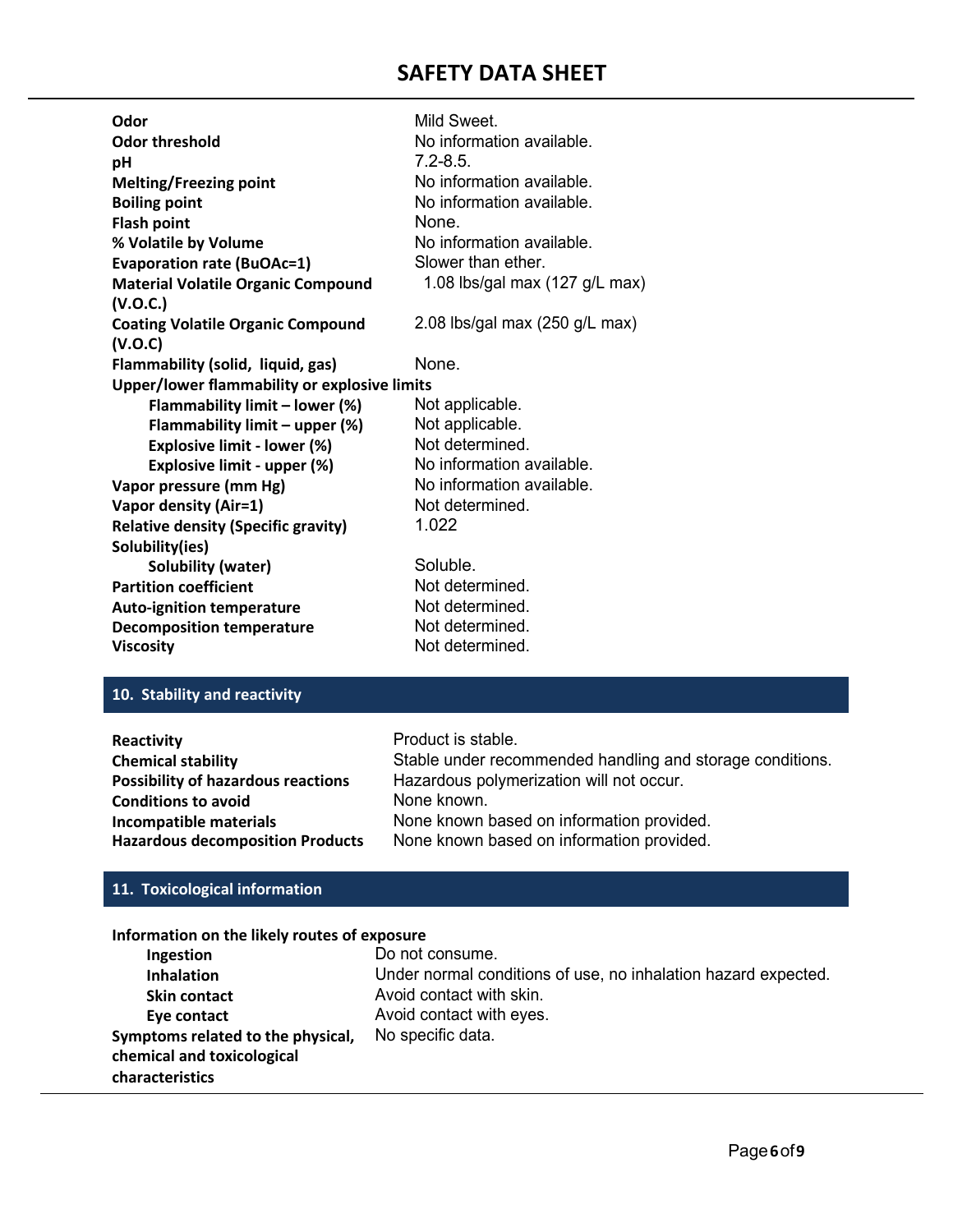| Delayed and immediate effects<br>and also chronic effects from<br>short- and long-term exposure            | No known significant effects or critical hazards.      |
|------------------------------------------------------------------------------------------------------------|--------------------------------------------------------|
| <b>Skin corrosion/irritation Serious</b><br>eye damage/eye irritation<br>Respiratory or skin sensitization | No information available.<br>No information available. |
| <b>Respiratory sensitization</b><br><b>Skin sensitization</b>                                              | No information available.                              |
|                                                                                                            | No information available.                              |
| <b>Germ cell mutagenicity</b>                                                                              | No information available.                              |
| Carcinogenicity                                                                                            |                                                        |
|                                                                                                            | No information available.                              |
| <b>Reproductive toxicity</b>                                                                               |                                                        |
| Specific target organ toxicity -                                                                           | No information available.                              |
| single exposure                                                                                            | No information available.                              |
| Specific target organ toxicity -                                                                           |                                                        |
| repeated exposure<br><b>Aspiration hazard</b>                                                              | No information available.                              |
|                                                                                                            | No information available.                              |

#### **12. Ecological information**

| <b>Numerical measures of toxicity</b> |  |
|---------------------------------------|--|
|---------------------------------------|--|

| <b>Components</b>           | Test                | <b>Species</b>        | <b>Test Results</b> |
|-----------------------------|---------------------|-----------------------|---------------------|
| Silicon dioxide, chemically | Fish $LC_{50}$      | Zebra fish            | >1000 mg/l, 96h     |
| preparred                   |                     | (Brachydanio rerio)   |                     |
|                             | Crustacea $EC_{50}$ | Water flea            | >1000 mg/l, 24h     |
|                             |                     | (Daphnia magna)       |                     |
| Zinc oxide (ZnO)            | Fish $LC_{50}$      | Fathead minnow        |                     |
| (CAS 1314-13-2)             |                     | (Pimephales Promelas) | 2,246 mg/l, 96h     |
|                             | Crustacea $EC_{50}$ | Water flea            |                     |
|                             |                     | (Daphnia magna)       | 24.6 mg/l, 48h      |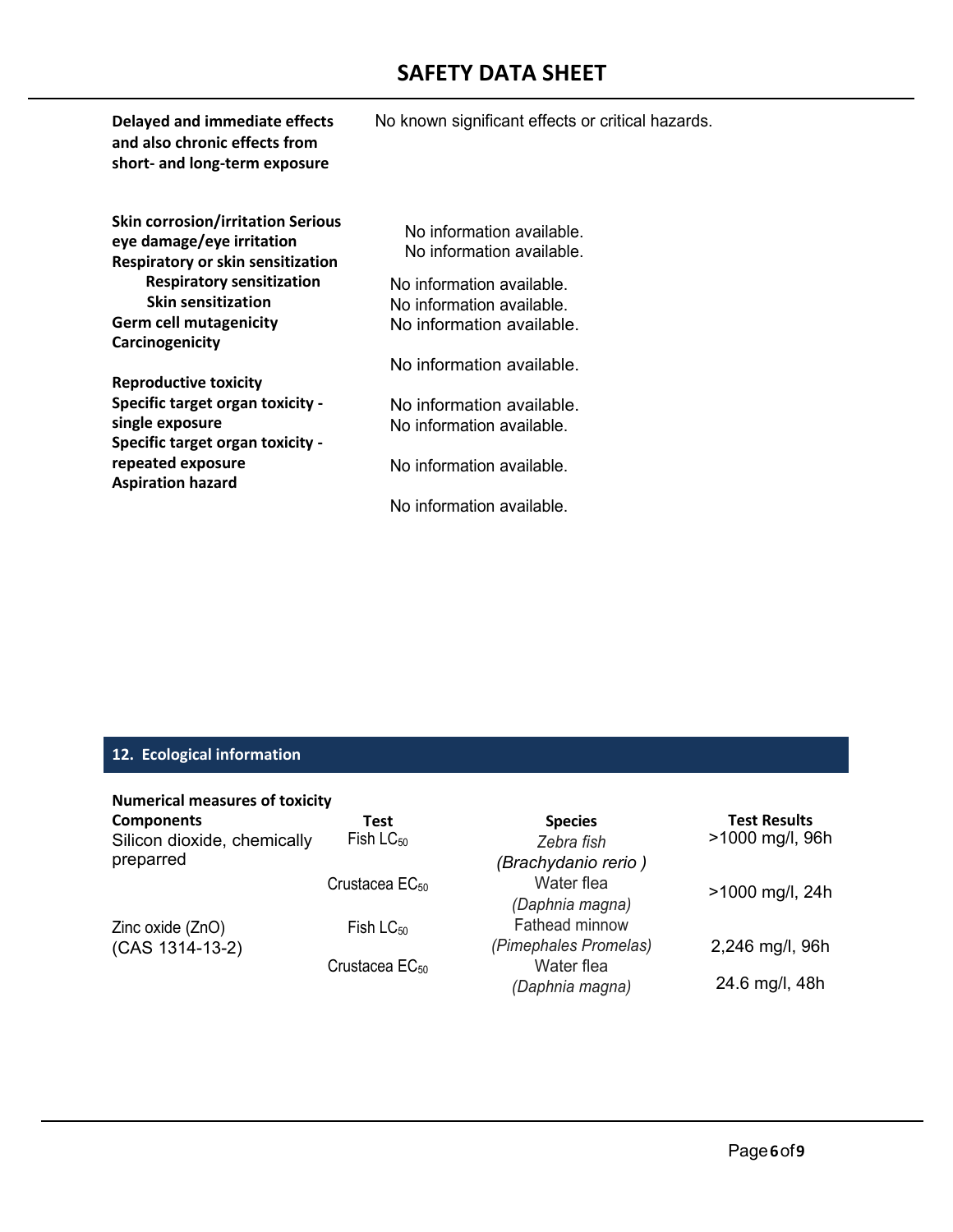|                                                                                                                                                                                                                                                                                                                                                                                                                                                                                                                                                                                              | Pseudokirchneriella subcapitata<br>Algae/aquatic<br>18.4 mg/L, 72h<br>plants $EC_{50}$                                                                                                                                                                                                                                                                                                                                                                                                                                                                                         |  |  |  |
|----------------------------------------------------------------------------------------------------------------------------------------------------------------------------------------------------------------------------------------------------------------------------------------------------------------------------------------------------------------------------------------------------------------------------------------------------------------------------------------------------------------------------------------------------------------------------------------------|--------------------------------------------------------------------------------------------------------------------------------------------------------------------------------------------------------------------------------------------------------------------------------------------------------------------------------------------------------------------------------------------------------------------------------------------------------------------------------------------------------------------------------------------------------------------------------|--|--|--|
| <b>Persistence and degradability</b><br><b>Bioaccumulative potential</b><br><b>Mobility in soil</b>                                                                                                                                                                                                                                                                                                                                                                                                                                                                                          | No information available.<br>No information available.<br>No information available                                                                                                                                                                                                                                                                                                                                                                                                                                                                                             |  |  |  |
| <b>Other adverse effects</b>                                                                                                                                                                                                                                                                                                                                                                                                                                                                                                                                                                 | Not determined.                                                                                                                                                                                                                                                                                                                                                                                                                                                                                                                                                                |  |  |  |
| 13. Disposal considerations                                                                                                                                                                                                                                                                                                                                                                                                                                                                                                                                                                  |                                                                                                                                                                                                                                                                                                                                                                                                                                                                                                                                                                                |  |  |  |
| <b>Disposal instructions</b>                                                                                                                                                                                                                                                                                                                                                                                                                                                                                                                                                                 | Waste from this product is not hazardous as defined under the<br>Resource Conservation and Recovery Act (RCRA) 40 CFR 261.<br>Dispose of in accordance with Federal, State and Local<br>regulations. Waste packaging should be recycled. Incineration<br>or landfill should only be considered when recycling is not<br>feasible. This material and its container must be disposed of in a<br>safe way. Empty containers or liners may retain some product<br>residues. Avoid dispersal of spilled material and runoff and<br>contact with soil, waterways, drains and sewers. |  |  |  |
| 14. Transport information                                                                                                                                                                                                                                                                                                                                                                                                                                                                                                                                                                    |                                                                                                                                                                                                                                                                                                                                                                                                                                                                                                                                                                                |  |  |  |
| In accordance with DOT<br>In accordance with IMDG<br>In accordance with IATA                                                                                                                                                                                                                                                                                                                                                                                                                                                                                                                 | Not regulated for transport.<br>Not regulated for transport.<br>Not regulated for transport.                                                                                                                                                                                                                                                                                                                                                                                                                                                                                   |  |  |  |
| 15. Regulatory information                                                                                                                                                                                                                                                                                                                                                                                                                                                                                                                                                                   |                                                                                                                                                                                                                                                                                                                                                                                                                                                                                                                                                                                |  |  |  |
| This product is not a "Hazardous Chemical" as defined by<br><b>US federal regulations</b><br>the OSHA Hazard Communication Standard, 29 CFR<br>1910.1200.<br>No components are on the U.S. EPA TSCA Inventory List.<br>TSCA Section 12(b) Export Notification (40 CFR 707, Subpt. D)<br>None of the chemicals in this product is listed.<br>US. OSHA Specifically Regulated Substances (29 CFR 1910.1001-1050)<br>Silicon dioxide, chemically prepared<br>Listed<br>(CAS 112926-00-8)<br>Zinc oxide (ZnO) (CAS 1314-13-2)<br>Listed<br><b>CERCLA Hazardous Substance List (40 CFR 302.4)</b> |                                                                                                                                                                                                                                                                                                                                                                                                                                                                                                                                                                                |  |  |  |
| None of the chemicals of this product are listed.<br><b>Superfund Amendments and Reauthorization Act of 1986 (SARA)</b>                                                                                                                                                                                                                                                                                                                                                                                                                                                                      |                                                                                                                                                                                                                                                                                                                                                                                                                                                                                                                                                                                |  |  |  |
| <b>Hazard categories</b>                                                                                                                                                                                                                                                                                                                                                                                                                                                                                                                                                                     | Immediate Hazard<br>No.<br>Delayed Hazard<br>No<br>Fire Hazard<br>No                                                                                                                                                                                                                                                                                                                                                                                                                                                                                                           |  |  |  |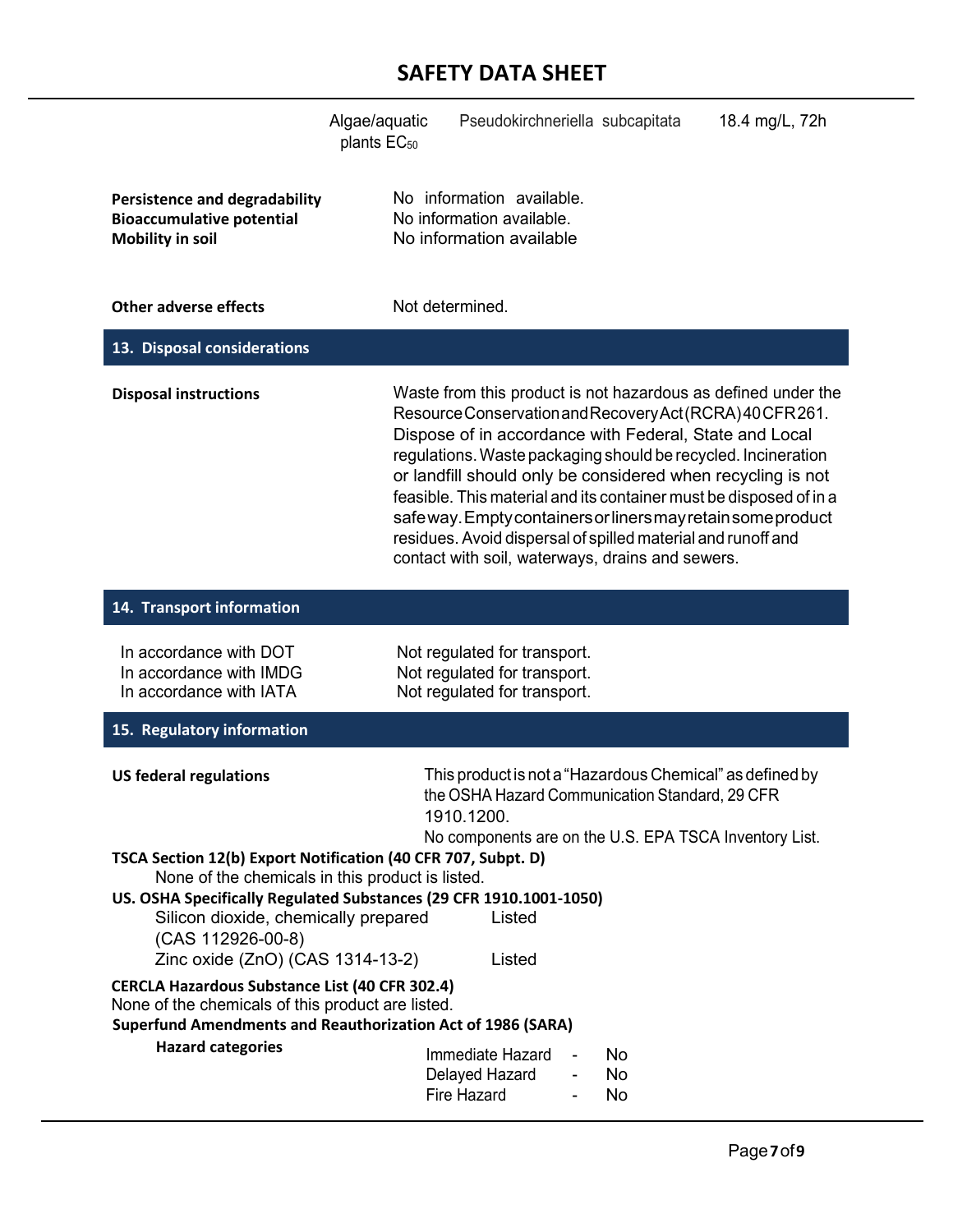|                                                                                                                                                                                                                                                                                                                                                                                                                                                                                                                                                                                                                             | Pressure Hazard<br>No<br>Reactivity Hazard<br><b>No</b><br>$\sim$                                                                                                                                                                                                                                                    |                                                               |  |  |
|-----------------------------------------------------------------------------------------------------------------------------------------------------------------------------------------------------------------------------------------------------------------------------------------------------------------------------------------------------------------------------------------------------------------------------------------------------------------------------------------------------------------------------------------------------------------------------------------------------------------------------|----------------------------------------------------------------------------------------------------------------------------------------------------------------------------------------------------------------------------------------------------------------------------------------------------------------------|---------------------------------------------------------------|--|--|
| SARA 302/304 Extremely hazardous substance<br>SARA 311/312 Hazardous chemical<br><b>SARA 313 (TRI reporting)</b>                                                                                                                                                                                                                                                                                                                                                                                                                                                                                                            | None of the chemicals in this product is listed.<br>No                                                                                                                                                                                                                                                               |                                                               |  |  |
| <b>Other federal regulations</b>                                                                                                                                                                                                                                                                                                                                                                                                                                                                                                                                                                                            |                                                                                                                                                                                                                                                                                                                      |                                                               |  |  |
| <b>Safe Drinking Water Act (SDWA)</b>                                                                                                                                                                                                                                                                                                                                                                                                                                                                                                                                                                                       | Clean Air Act (CAA) Section 112 Hazardous Air Pollutants (HAPs) List<br>None of the chemicals in this product is listed.<br>Clean Air Act (CAA) Section 112(r) Accidental Release Prevention (40 CFR 68.130)<br>None of the chemicals in this product is listed.<br>None of the chemicals in this product is listed. |                                                               |  |  |
| <b>US State regulations</b>                                                                                                                                                                                                                                                                                                                                                                                                                                                                                                                                                                                                 |                                                                                                                                                                                                                                                                                                                      |                                                               |  |  |
| US. New Jersey Worker and Community Right-to-Know Act<br>Silicon dioxide, chemically prepared (CAS 112926-00-8)<br>Zinc oxide (ZnO) (CAS 1314-13-2)<br>1,2-Propylene glycol (CAS 57-55-6)<br>US. Pennsylvania Worker and Community Right-to-Know Law<br>Zinc oxide (ZnO) (CAS 1314-13-2)<br>1,2-Propylene glycol (CAS 57-55-6)<br><b>US. California Proposition 65</b><br>US - California Proposition 65 - Carcinogens & Reproductive Toxicity (CRT):<br>Warning: This Product contains less than .001 percent Ethyl Acrylate 10 - 20 ppm MEHQ<br>CAS #140-88-5. Which is known to the State of California to cause cancer. |                                                                                                                                                                                                                                                                                                                      |                                                               |  |  |
| International Inventories                                                                                                                                                                                                                                                                                                                                                                                                                                                                                                                                                                                                   |                                                                                                                                                                                                                                                                                                                      |                                                               |  |  |
| Country(s) or region<br>Canada<br>Canada<br>Europe                                                                                                                                                                                                                                                                                                                                                                                                                                                                                                                                                                          | <b>Inventory name</b><br>Domestic Substances List (DSL)<br>Non- Domestic Substances List (NDSL)<br>European Inventory of Existing Commercial<br><b>Chemical Substances (EINECS)</b>                                                                                                                                  | On inventory (yes/no)*<br><b>No</b><br><b>No</b><br><b>No</b> |  |  |
| Europe                                                                                                                                                                                                                                                                                                                                                                                                                                                                                                                                                                                                                      | <b>European List of Notified Chemical</b><br>Substances (ELINCS)                                                                                                                                                                                                                                                     | <b>No</b>                                                     |  |  |
| <b>United States &amp; Puerto</b>                                                                                                                                                                                                                                                                                                                                                                                                                                                                                                                                                                                           | <b>Toxic Substances Control Act (TSCA)</b>                                                                                                                                                                                                                                                                           | No                                                            |  |  |

Rico Inventory \*A "Yes" indicates this product complies with the inventory requirements administered by the governing country(s).

A "No"indicatesthatoneormorecomponentsoftheproductarenotlistedorexemptfromlistingontheinventoryadministeredby the governing country(s).

#### **16. Other information, including date of preparation or last revision**

**Issue date** 02-01-2016 **Revision date Version # NFPA rating**

> $\overline{0}$  $\mathbf 0$  $\mathbf 1$